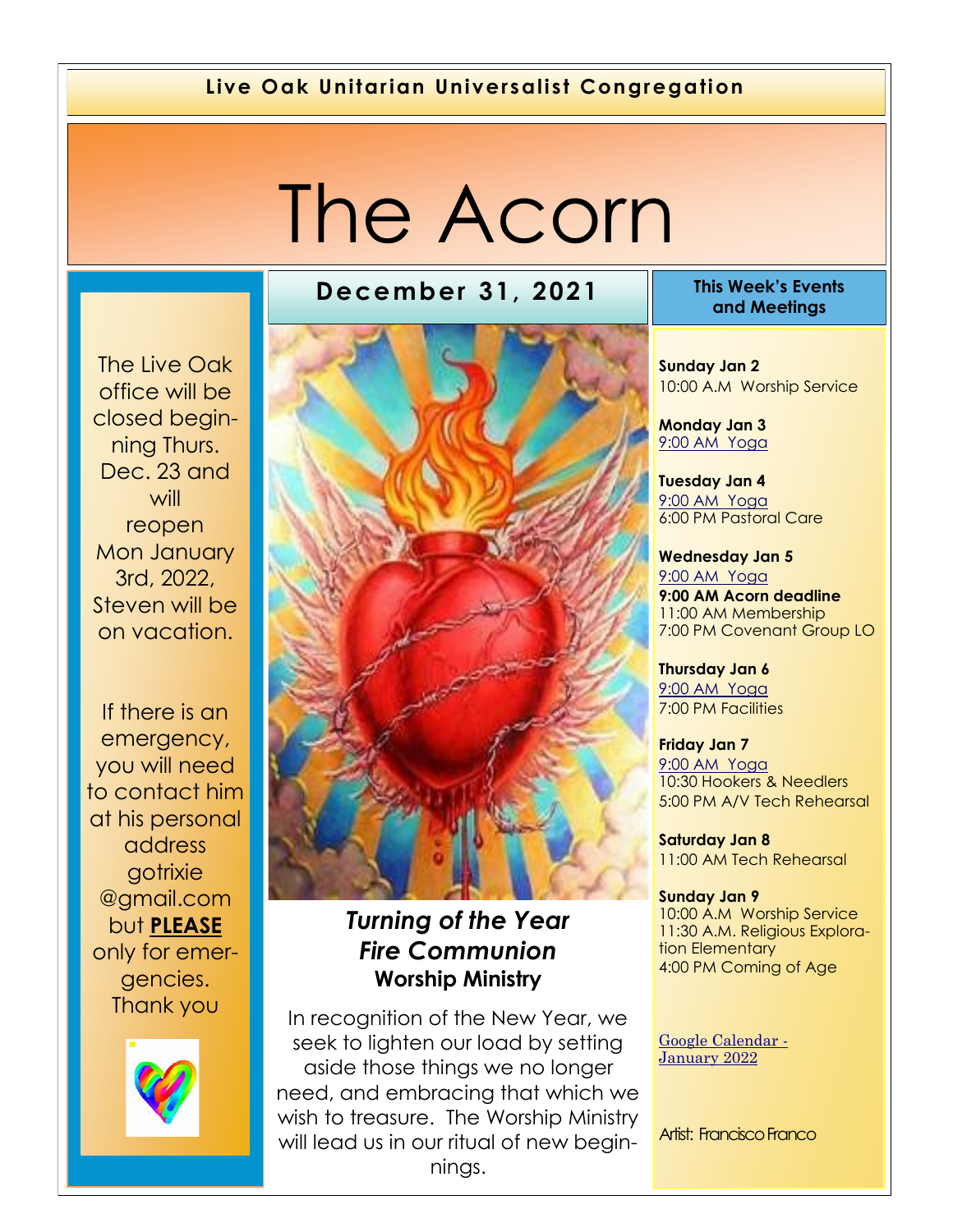**THE ACORN**

## **Worship Service 12.31.21**

#### **Live Oak Unitarian Universalist Congregation of Goleta**

#### **January 2, 2022 Order of Service**

## *Turning of the Year*

**Worship Associates: Drew Carter, Kristin Ingalls, Gloria Liggett, Megan Moyer, and Jim Wells A/V Eric Schug, Marty Jenkins, and Michael Wittman**

**Music for Gathering** *(begins at 9:50 a.m.)* John Douglas, Music Director

**Prelude Prelude Nansie and John Douglas** 

**\*Welcome Song** ~ "*Rise Up O Flame*" #362

**Welcome** 

**Chalice Lighting**

**Call to Worship** 

**Opening Song ~** "*Lady of the Season's Laughter*" #51

**Message for All Ages Gloria Liggett Gloria Liggett** 

"This Little Light of Mine"

**Joys and Sorrows** 

#### **Ritual of Letting Go & Renewal**

- **Traditions**
- **Inward Grace**

**Live Oak Sunday Worship January 2, 2022 10:00 AM**

https://**[zoom.us/j/991200709](https://zoom.us/j/991200709)**

**Meeting ID**: 991 200 709

**Dial by your location** 

+1 253 215 8782 US +1 301 715 8592 US

Find your local number: <https://zoom.us/u/a3HkXnuGD>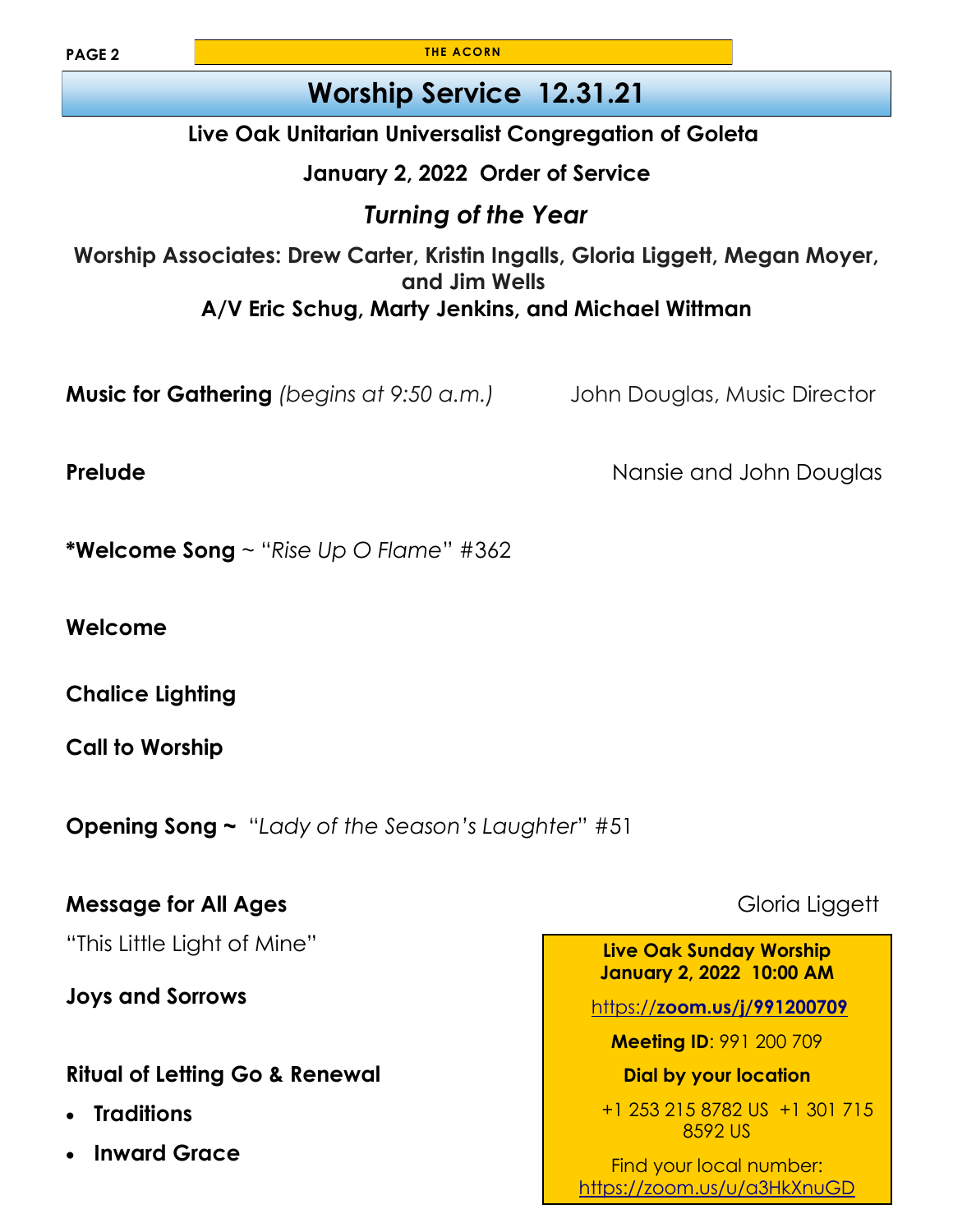## **Worship Service 12.31.21**

#### • **Reflections**

• **Candle of Release**

*Spirit of Life, be with us in our letting go. Help us to let go of old habits, grudges*

*and unhealthy attitudes towards ourselves or others.*

*Help us to know what is finished and no longer needs our energy.* Let any heaviness or tightness in our hearts loosen and lift with the rising of this *flame, making room for healing, for openings and the expansion of love*

*in the year ahead. With this prayer we light the Candle of Release.*

#### **Ritual of Renewal**

*Spirit of Infinite Newness, of all that is yet to be, Awaken in us a power and commitment to all that is life- enhancing Help us to open our hearts to all that might be, and let in the light of love and the promise of possibility in the year ahead.*

*Let our intentions for renewal find their way to life-affirming actions. With this prayer we light the Candle of Renewal.*

**Prayer for the New Year**

**Musical Response** John

**Sharing in Stewardship** 

**Closing Song ~** "*The Fire of Commitment"* #1028

**Benediction** 

**Postlude Postlude Nansie and John** 

**Five-minute break and then all are invited to re-gather for our after-service social hour.** 

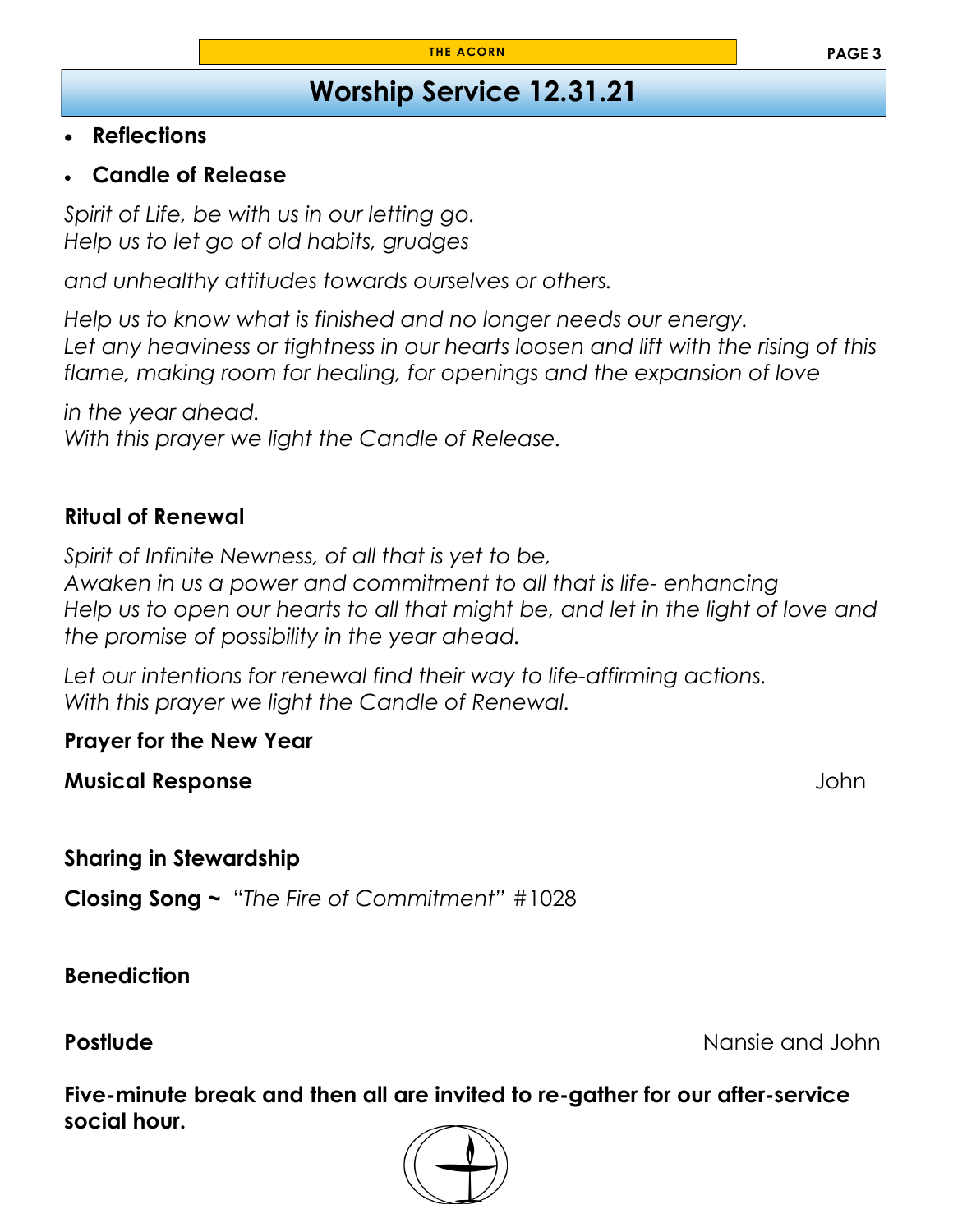## **Upcoming Services**

## **Sunday, January 9, 2022 Jonathan Young** *Follow the White Rabbit*

Many people have experiences that are hard to explain. Like strange jokes, these unusual glimpses reveal colorful dimensions of the human adventure. Founding member JonathanYoung will share a few of his own weird moments to invite reflection on times when the margins of certainty get a little porous.

## **Live Oak in-person Covid protocol for live attendance**

- Please stay home and join the service via Zoom if you are sick (running a temperature and/or having cold-like symptoms) or have been exposed recently to someone with Covid.
- Only fully vaccinated individuals (with boosters, if eligible) are able to gather in person.
- Everyone must wear masks at all times (N95 or surgical), maintain social distancing, and observe hand hygiene.
- Unless previously screened, please arrive early to be screened (show proof of vaccination record and affix clearance sticker on name badge) Thank you!

## **Pastoral Care in January**

Many thanks to those who make it possible for your minister to take much needed time off! Our Worship Ministry will be facilitating interesting and engaging Sunday services, and the Pastoral Care Ministry will cover any pastoral issues. If you need pastoral support, please contact your Pastoral Care person or the person listed as below. Wishing you all a very happy and safe holiday season and may 2022 be kind to us all.

With love and blessings, Rev. Tamara

> 12/27-1/2: Sylvia Sullivan 1/3-1/9: Colleen Poulsen 1/10-1/16: Roberta Weissglass 1/17-1/23: Priscilla Marchus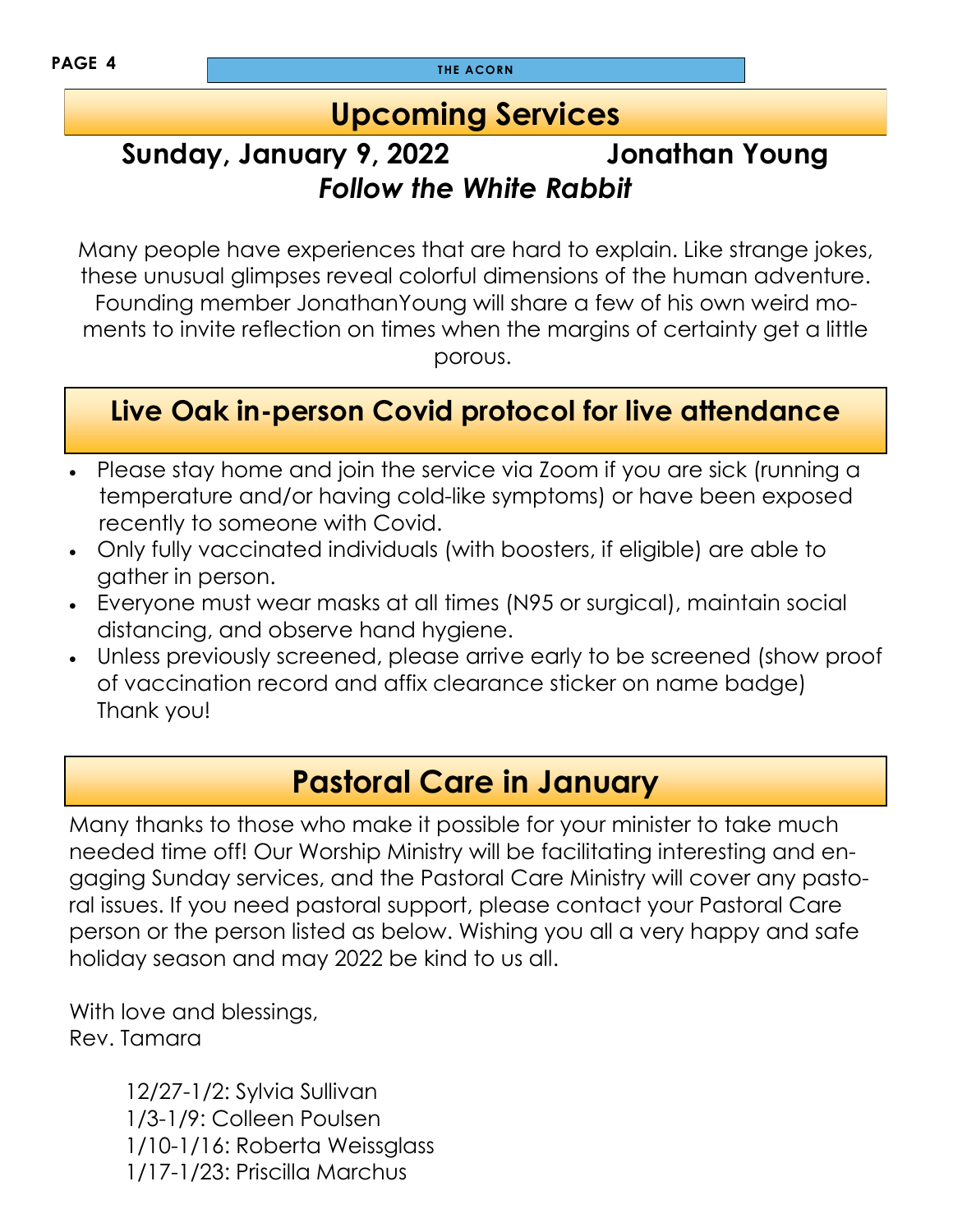## **Social Justice Upcoming Activities 12.31.21**

- 1. **January 6**  Virtual Public Meeting 3: Support the Chumash Heritage National Marine Sanctuary, 4-7 pm, register to speak or listen, [https://indivisiblesb.org/events/virtual-public-meeting-3-support-the](https://indivisiblesb.org/events/virtual-public-meeting-3-support-the-chumash-heritage-national-marine-sanctuary/)[chumash-heritage-national-marine-sanctuary/](https://indivisiblesb.org/events/virtual-public-meeting-3-support-the-chumash-heritage-national-marine-sanctuary/)
- 2. **January 6 – Defend Democracy Day of Action**  Write postcards to register voters virtual event. For more info: <https://www.mobilize.us/ft6/event/430190/>
- 3. **January 10 – PFLAG meeting, 7pm, Email for link to the meeting: [pflagsantabarbara@gmail.com](mailto:pflagsantabarbara@gmail.com)**
- 4. **Coming up: January 14, Angela Davis in a Community Conversation, "How America Can Change,"** sponsored by Fielding University, The Fund for SB and Healing Justice at 6pm. This will be both in person and virtual. Watch for more details!

## **New Programming from the UUJMCA**

1) We will be launching a new UUJMCA (Unitarian Universalist Justice Ministry of California) Covenenting Community campaign. Through this program, we will work toward supporting the justice ministry, goals, and needs of our UU congregations and their local communities.

2) We will be developing an engaging youth ministry program called Arc Benders. This program will give our youth a voice in all levels of UUJMCA ministry, leadership and programming.

3) We will continue our Border Trips, in which participants visit with groups providing support to deportees, meet with community organizers in Tijuana, and learn what we can do as faith activists when we return home.

-from the UUJMCA

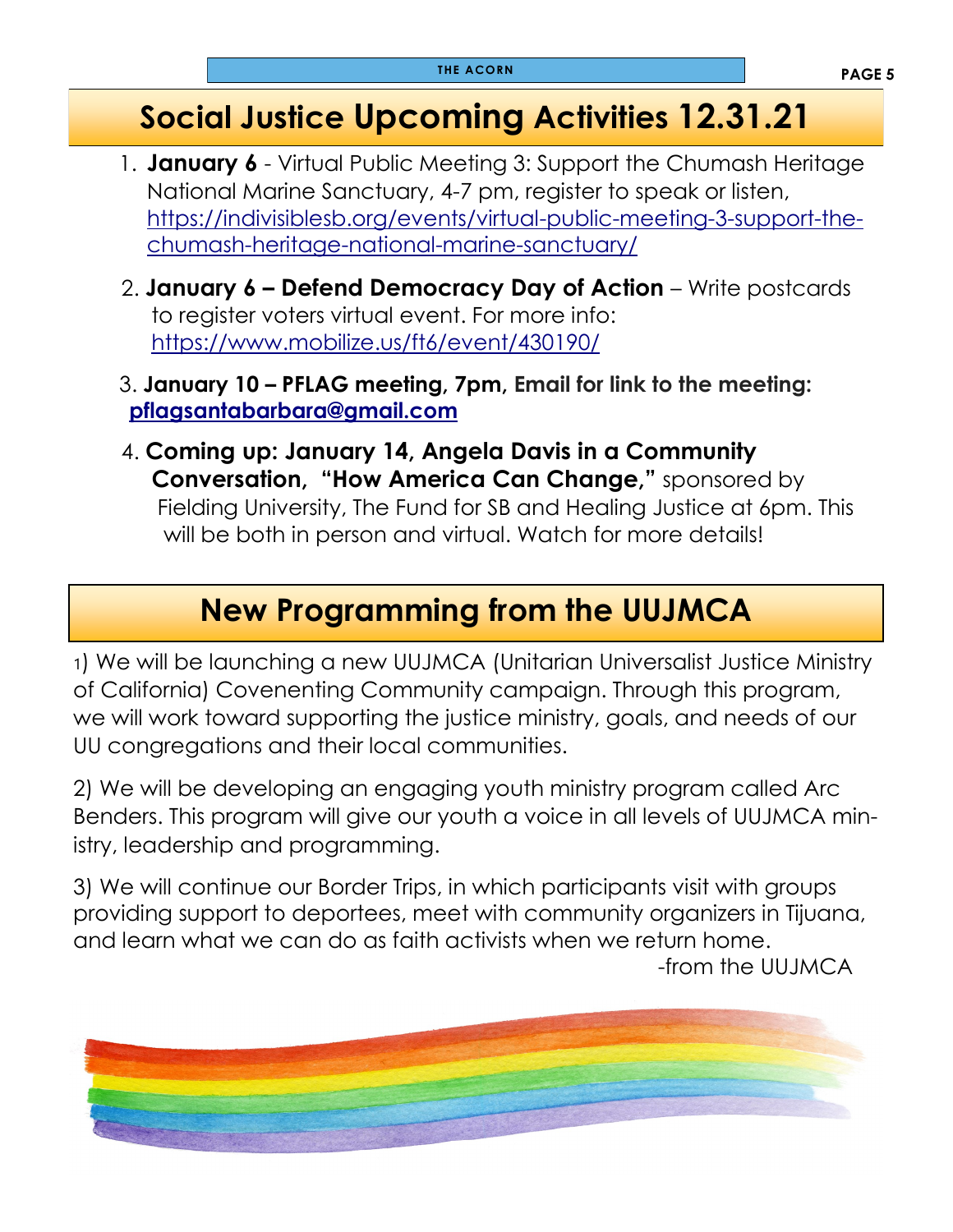# **Religious Exploration 12.31.21**

### **THIS WEEK IN RELIGIOUS EXPLORATION**

### **COMING OF AGE**

To our teens: Reflect on the idea that our days are getting longer now. The New Year time is also a good time to let go of old habits that may not be serving you. Also, be on top of your requirements. This might be a good time to catch up on your requirements and other things that need attention but are ignored or put off because of the constraints of everyday life . *You resume on January 9 @ 4:00PM with Mary and Rachel***.** 

#### **ELEMENTARY AGES**

Hoping to see more of the elementary age kids in 2022 and sorry we could not make a holiday class work out. It's a busy time, that is understood, plus a pandemic. We love you all and hope you have a most beautiful holiday season. Hope Gennie and I see you **Sunday January 9, 2022 at 11:30 AM** for our New Year's resolution class.

## **Food Collection continues**

Thanks as always to those of you who continue to generously contribute food to the Santa Barbara Food Bank. Your generosity is truly heartwarming! This terrific organization is filling an even larger-than-usual need in our community. We are glad to have Live Oak support their efforts, and workers at the Food Bank continue to express their appreciation!

Let's remember that Food Equity has not yet been achieved, so your gift of FOOD to the community is a "holiday spirited " thing to do and a critical and compassionate humanitarian effort!

Items that are particularly appreciated include: canned goods such as tuna, fruit, beans, and soups; peanut butter; pasta; rice; cereal. We gather items every Tuesday.

Food may be donated in one of three ways on any day of the week.

(1)You can drop off donations in boxes that we have put out at Live Oak on the patio just outside of the cottage;

(2) You can drop off donations in a box we have left outside of our front door at home: 6542 Camino Caseta in Goleta; or *(continued next page)*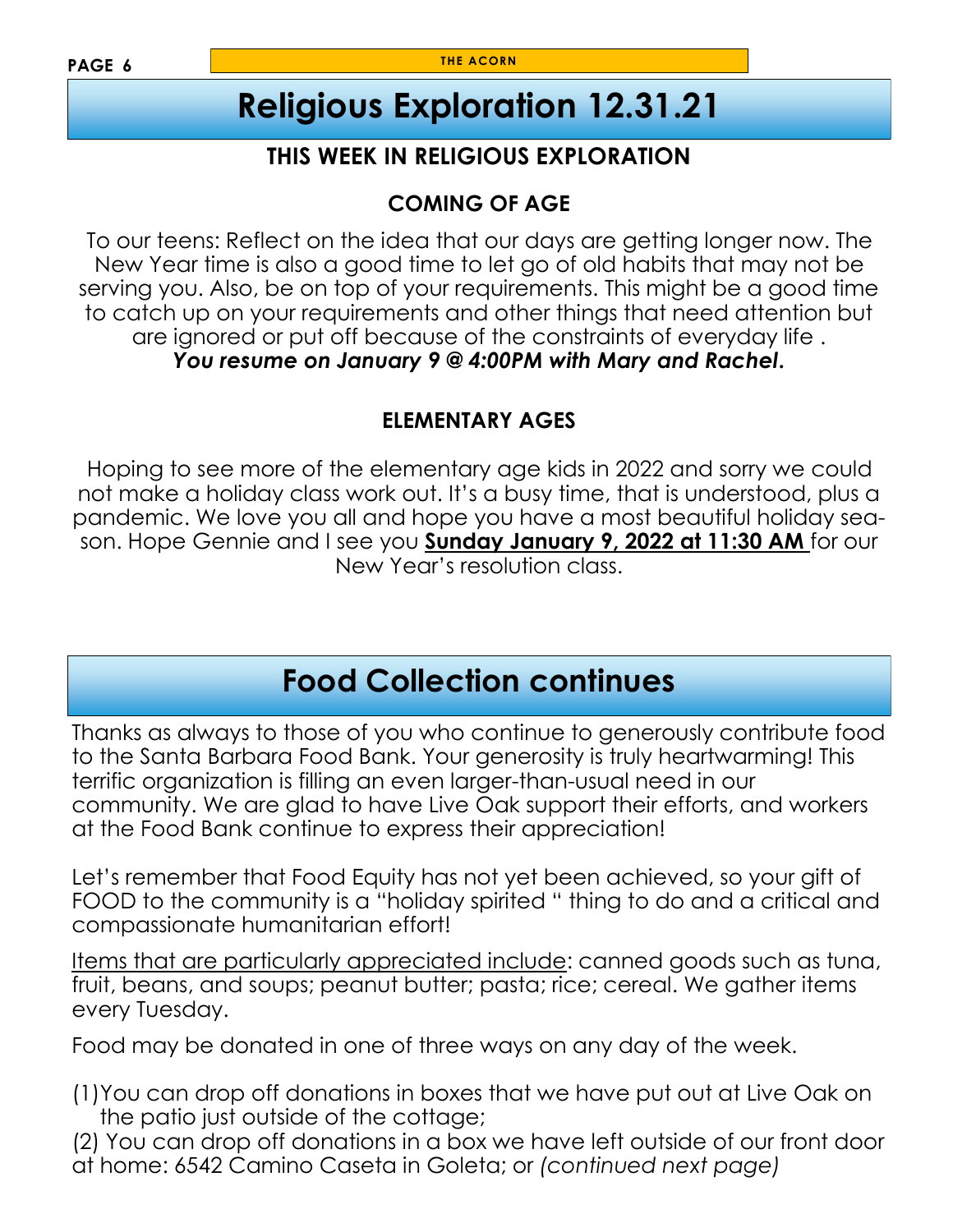## **Food Collection continues**

(3) You can get in touch with us via email ([morganfamily1@cox.net\)](mailto:morganfamily1@cox.net) for a pickup at your home. Just leave food donations in a bag (preferably paper) outside of your door.

Thanks for your support of families in our community! Carter and Wendy Morgan

# **Half-Basket, Fund for Santa Barbara-Jan. 2**



#### **Mission: Advancing progressive change by strengthening movements for Economic, Environmental, Political, Racial, and Social Justice**

The Fund for Santa Barbara (est. 1980) is a non-traditional community foundation that supports organizations and groups working for progressive social change in Santa Barbara County. The FUND is dedicated to helping find solutions to current and emerging social problems and issues that challenge our society as a whole.

#### **Strategies: Make Grants, Build Capacity, Nurture Coalitions, Influence Philanthropy, and Development Movement Leadership**

**Make Grants** to community groups and coalitions across the region supporting long-term movements and emerging needs.

**Build Capacity** of progressive organizations to help them be bold and effective.

**Nurture Coalitions** by being a hub for collaborative efforts and serving as a trusted table to convene people and groups for strategy, resource sharing, and inspiration.

**Influence Philanthropy** to support community organizing and movement building.

**Develop Movement Leadership** so that social justice movements and the progressive philanthropy sector look like the communities we serve: diverse, intergenerational, and values-driven.

<https://fundforsantabarbara.org/>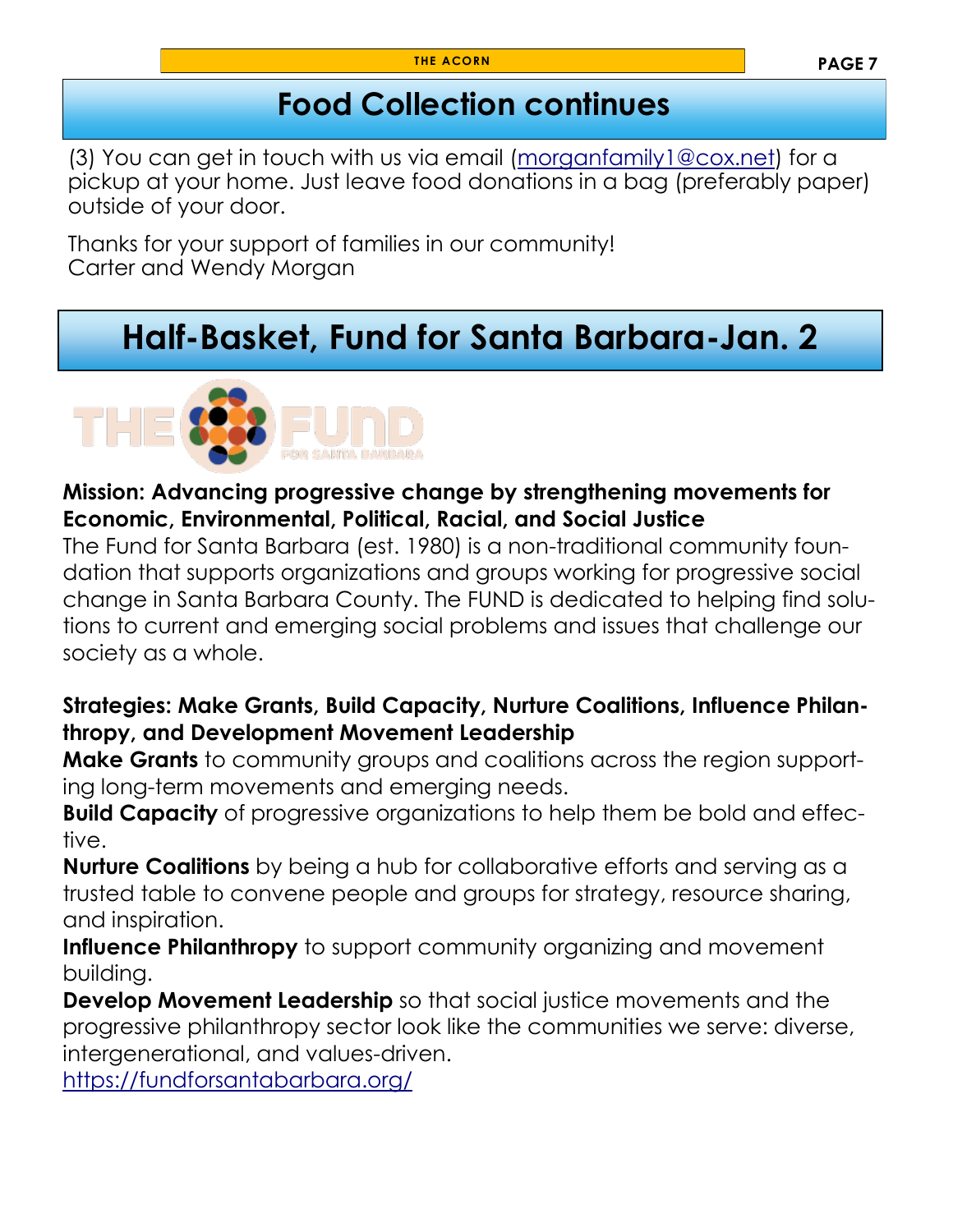## **How well do you know Kwanzaa?**

In 1966, Dr. Maulana Karenga created Kwanzaa based on agricultural celebrations in Africa. Kwanzaa is from December 26 through January 1.

The activities of Kwanzaa are informed by ancient African views and values that reaffirm and reinforce family, community and culture. These views and values are demonstrated by the ingathering of the people, special reverence for the Creator and Creation, commemoration of the past, recommitment to our highest ideals, and celebration of the good.

Dr. Karenga created Kwanzaa to introduce and reinforce seven basic values of African culture that contribute to building and reinforcing community among African Americans as well as Africans throughout the global African community. These values are called the **Nguzo Saba**, Swahili for the Seven Principles.

The **Nguzo Saba** stands at the heart of the origin and meaning of Kwanzaa. The Seven Principles should serve as the building blocks for the community, as well as its social glue.

#### December 26 – **Umoja (Unity)**

To strive for and maintain unity in the family, community, nation and the race.

#### December 27 – **Kujichagulia (Self-determination)**

To define ourselves, name ourselves, create for ourselves and speak for ourselves.

#### December 28 – **Ujima (Collective Work and Responsibility)**

To build and maintain our community together and to make our brothers' and sisters' problems our problems and to solve them together.

#### December 29 – **Ujamaa – (Cooperative Economics)**

To build and maintain our own stores, shops and other businesses and to profit from them together.

#### December 30 – **Nia (Purpose)**

To make our collective vocation the building and developing of our community in order to restore our people to their traditional greatness.

#### December 31 – **Kuumba (Creativity)**

To do always as much as we can, in the way that we can, in order to leave our community more beautiful and beneficial than we inherited it.

#### January 1 – **Imani (Faith)**

To believe with all our hearts in our people, our parents, our teachers, our leaders and the righteousness and victory of our struggle.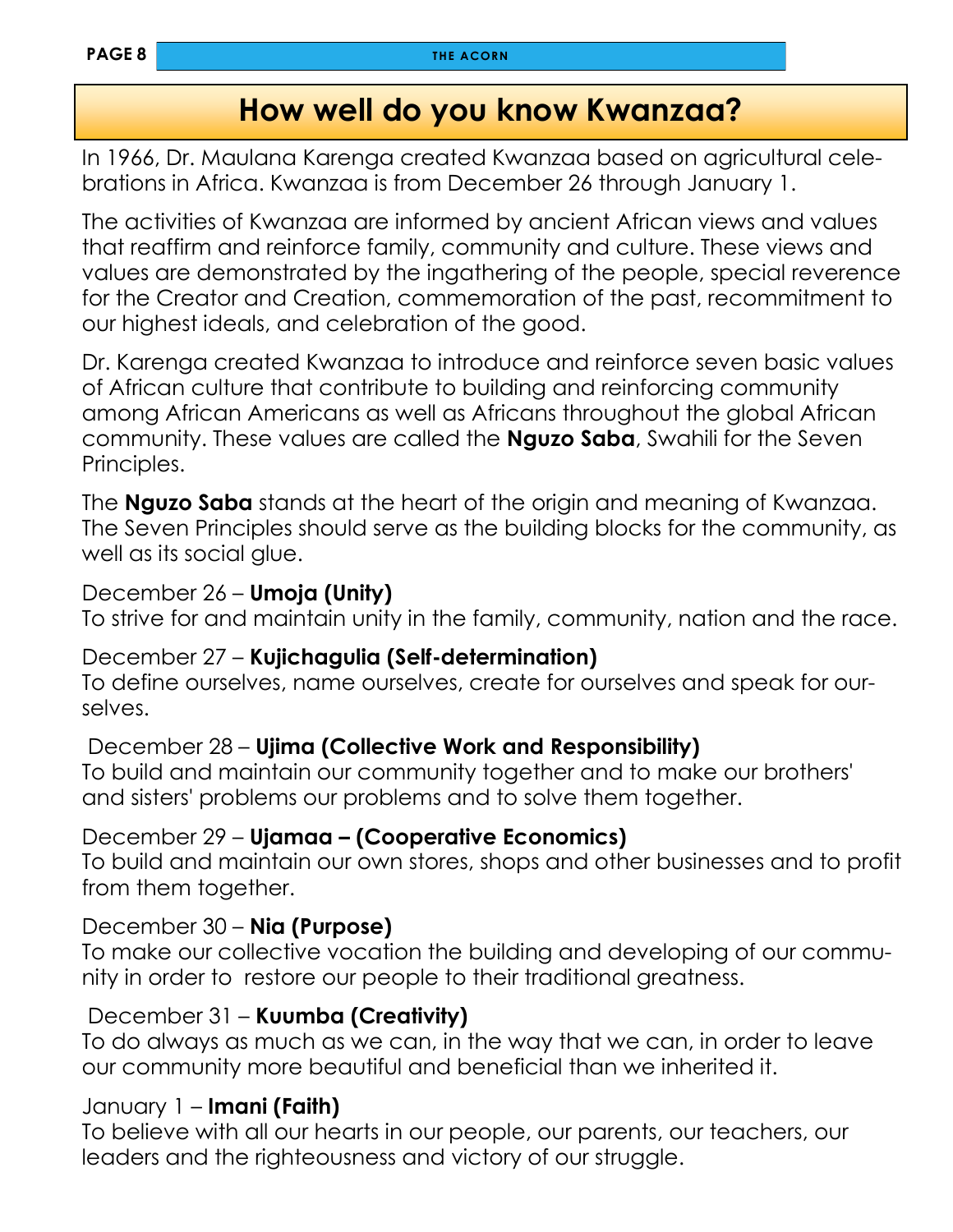## **Announcements**

**Lyn Levine:** Lauren reports that Lyn is recovering well from her procedures and is still at Valle Verde, but gaining physical strength is a slow process. She is so appreciative and grateful for everyone's cards.

If any Live Oakers would like to send a card:

Lyn Levine

Valle Verde

900 Calle De Los Amigos

Room 307A

Santa Barbara CA 93105



**"Mo Maliszewski** is recovering well at home after a partial liver resection which most likely got all the cancer. She is so grateful for all the love and support from her LO family".

**Helen Gordon:** Helen had to spend Christmas in quarantine in Buena Vista Care Center because one of her care givers tested positive for COVID. Before her exposure she was planning to move back to her apartment in Maravilla. She needs our help cheering her up. Please take the time to send her a get well card at the following address:

Helen Gordon

c/o Buena Vista Care Center

160 S. Patterson Ave.

Santa Barbara, CA 93111



**Live Oak Volunteer Opportunities:** Coordinating Team, still looking to add one member to this important part of Live Oak leadership. Live Oak is still looking to train 3-4 more folks as Rental Monitors, which also pays \$15 an hour. Any individuals who are interested or want to know more, contact [administrator@liveoakgoleta.org](mailto:administrator@liveoakgoleta.org)

Religious Exploration is looking for volunteers who are willing to be "on call" for live services to help with child care if families come with their children. Contact dresteven@liveoakgoleta.org if you would be willing to do this.